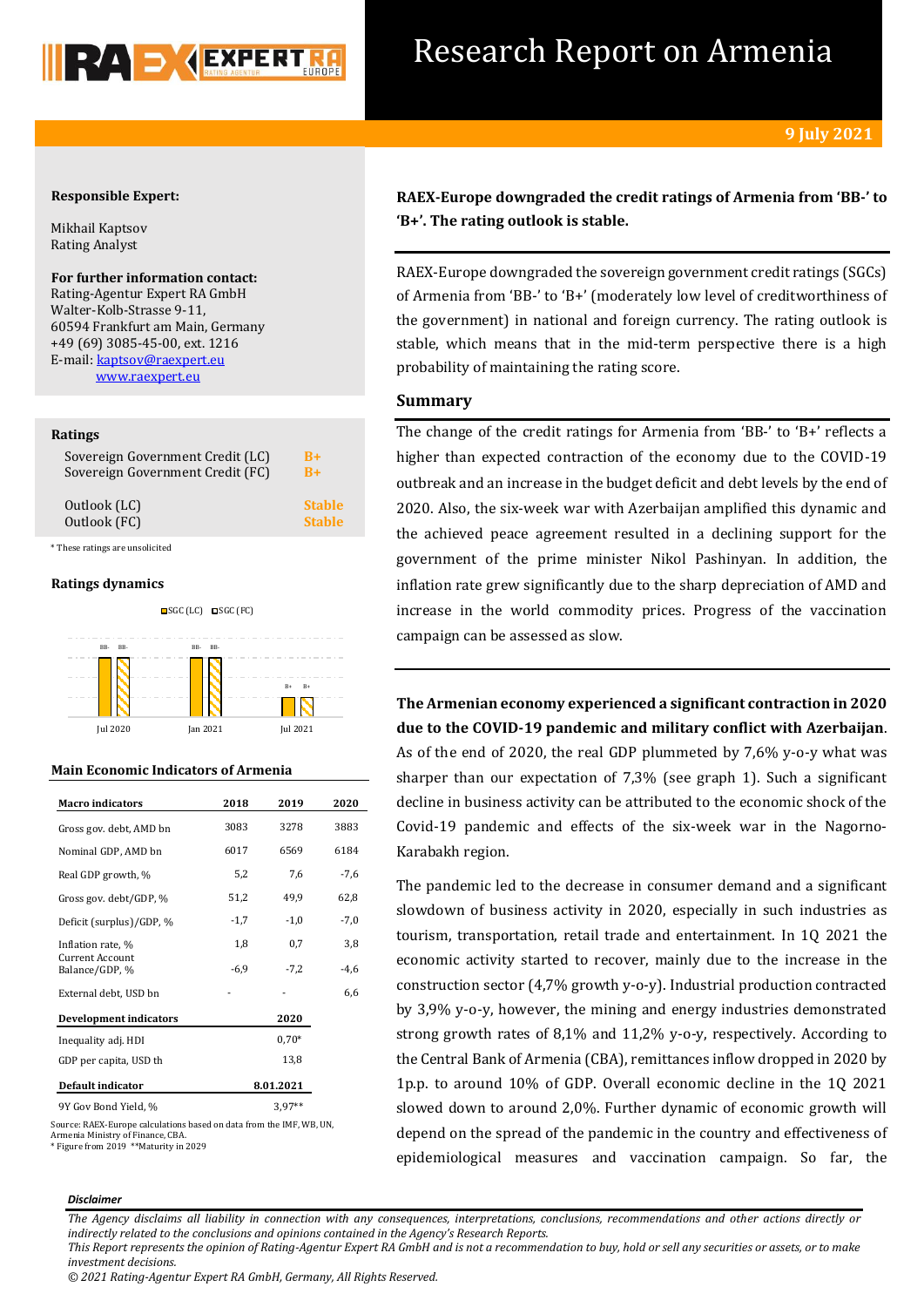

**Graph 1:** Macroeconomic indicators, %



**Graph 2:** Fiscal budget dynamics, % of GDP



**Graph 3:** Government debt dynamics, %



Source: RAEX-Europe calculations based on data from the IMF and Ministry of Finance of the Republic of Armenia

government lifted the state of emergency and established quarantine for travelers. The vaccination campaign is progressing rather slowly and is constrained by the vaccine supply. Periodically the country receives batches of AstraZeneca and Sputnik V vaccine. However, as of 22 June 2021, only about 65 000 people were vaccinated in Armenia what comprises near 2% of the population.

Despite the signing of a trilateral Armenia-Azerbaijan-Russia ceasefire agreement on 10 November 2020 and presence of Russian forces in the country, there is a potential of another escalation of the conflict since the demilitarized zone has not been established. Moreover, the agreement led to a wave of protests from the country's military and declining support for the government of the prime minister Nikol Pashinyan. This slows down the implementation of structural reforms that are needed to improve the economic competitiveness and institutional development in Armenia since the respective indicators remain subdued. In these conditions Armenia remains reliant on Russia. The two countries signed an agreement under which Russia provides the Armenian government with a financial aid of EUR 10 m to help the refugees from the Nagorno-Karabakh region.

**Fiscal deficit and debt load increased by the end of 2020**. By the end of 2020, due to the high government expenditures related to both pandemicrelated measures and military conflict, the fiscal deficit widened to 7% of GDP. We expect it to decrease down to 5,6% of GDP in 2021 (see graph 2) and then to 2,6% in 2022. In February 2021, the government issued a USD 750 m Eurobond to finance the fiscal deficit. Additionally, the IMF has completed its third review of Armenia under the SBA what will help the government to raise USD 37 m and to increase the total amount of lending to USD 322 m. These funds will help the Armenian economy recover from the heavy implications of the second wave of Covid-19 and military conflict in the Nagorno-Karabakh region.

In 2020, the level of central government debt increased drastically by 12,9p.p. to 63,1% of GDP. With respect to budget revenues, it grew by 50p.p. to 259,4% and we expect it to grow further up to 294,1% in 2021 and then decrease to 272,9% in 2022 (see graph 3).

**The inflation rate is growing due to the weakening AMD and increasing commodity prices on the international market.** Inflation accelerated by the end of 2020: CPI increased from 1,4% to 3,7% y-o-y between 3Q and 4Q 2020. In 1Q 2021, the inflation rate continued to grow and reached 5,8% what is significantly higher than the CBA target of 4% and out of the target interval of  $4\pm1.5$ %. In this inflationary environment, the CBA responded by gradually raising the refinancing rate: by 1p.p. to 5,25% in December 2020, by 0,25p.p. to 5,5% in February 2021, to 6% in May and to 6,5% in June (see graph 4). We expect the CBA to keep the

## *Disclaimer*

*The Agency disclaims all liability in connection with any consequences, interpretations, conclusions, recommendations and other actions directly or indirectly related to the conclusions and opinions contained in the Agency's Research Reports.*

*This Report represents the opinion of Rating-Agentur Expert RA GmbH and is not a recommendation to buy, hold or sell any securities or assets, or to make investment decisions.*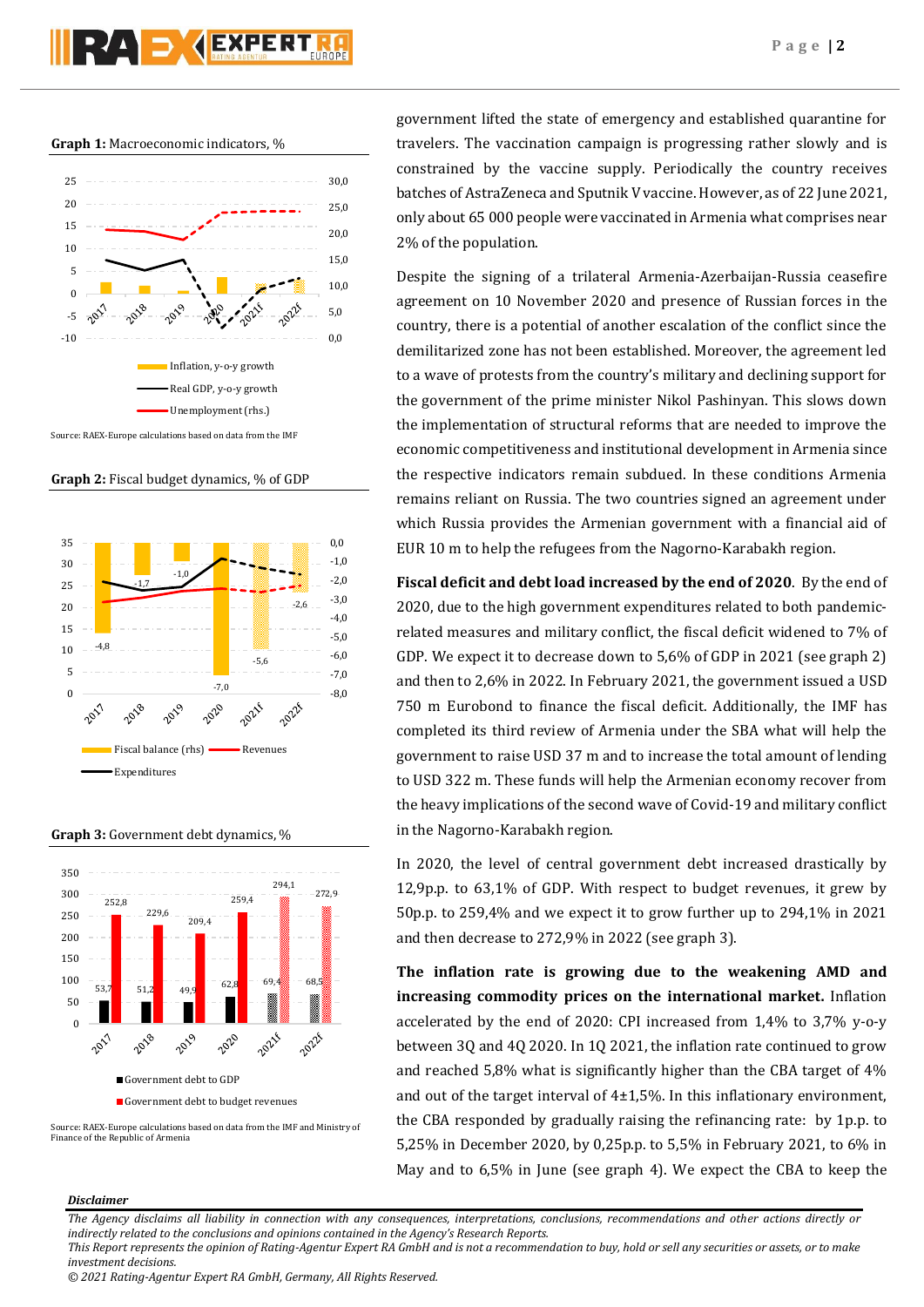**Graph 4:** Target vs inflation rate, %



Source: RAEX-Europe calculations based on data from the CBA, IMF and EBD





Source: RAEX-Europe calculations based on data from the CBA

## **Graph 6:** Financial soundness indicators, %



Source: RAEX-Europe calculations based on data from the CBA

## *Disclaimer*

*The Agency disclaims all liability in connection with any consequences, interpretations, conclusions, recommendations and other actions directly or indirectly related to the conclusions and opinions contained in the Agency's Research Reports. This Report represents the opinion of Rating-Agentur Expert RA GmbH and is not a recommendation to buy, hold or sell any securities or assets, or to make* 

*investment decisions.*

contractionary monetary policy in order to curb inflation. The level of financial dollarization in Armenia remains high: as of December 2020, FX deposits constituted 42,5% of total deposits and FX loans – 49,5% of total loans (see graph 5). By the end of 1Q 2021, FX deposits slightly increased to 43,9% of total deposits, and FX loans decreased to 49,4% of total loans.

**The banking sector is showing slight signs of weakening**. The banking sector of Armenia remains sufficiently capitalized: capital adequacy ratio decreased marginally from 17,1% in 3Q 2020 to 16,9% in 1Q 2021 (see graph 6). Overall, the financial soundness indicators of the banking sector have remained generally stable throughout the first half of 2020. However, as expected, starting from the 3Q 2020 ROA has been gradually declining from 1,6% to 1,1% in 1Q 2021. NPLs to total loans, in contrast, have been demonstrating an upward trend: this metric increased from 6,0% to 7,1% between 3Q 2020 and 1Q 2021. Moreover, concentration of the banking system on the three largest banks (Ameriabank, Armbusinessbank and Ardshinbank) remains high and exceeds 42% of total assets.

**External position worsened during the year.** Both imports and exports experienced a significant contraction during 2020 as a result of the pandemic: imports decreased by more than 15p.p. from 54,6% to 39,4% of GDP, whereas exports shrank by more than 10p.p. from 41,2% to 30,7%. We expect the foreign trade indicators to slowly recover starting from 3Q 2021. Foreign exchange reserves have been relatively stable throughout the second half of 2020 and increased from 2,6 to 3,0 bn USD between December 2020 and May 2021. Moreover, in December 2020 the AMD depreciated by more than 8% against USD (y-o-y) (see graph 7).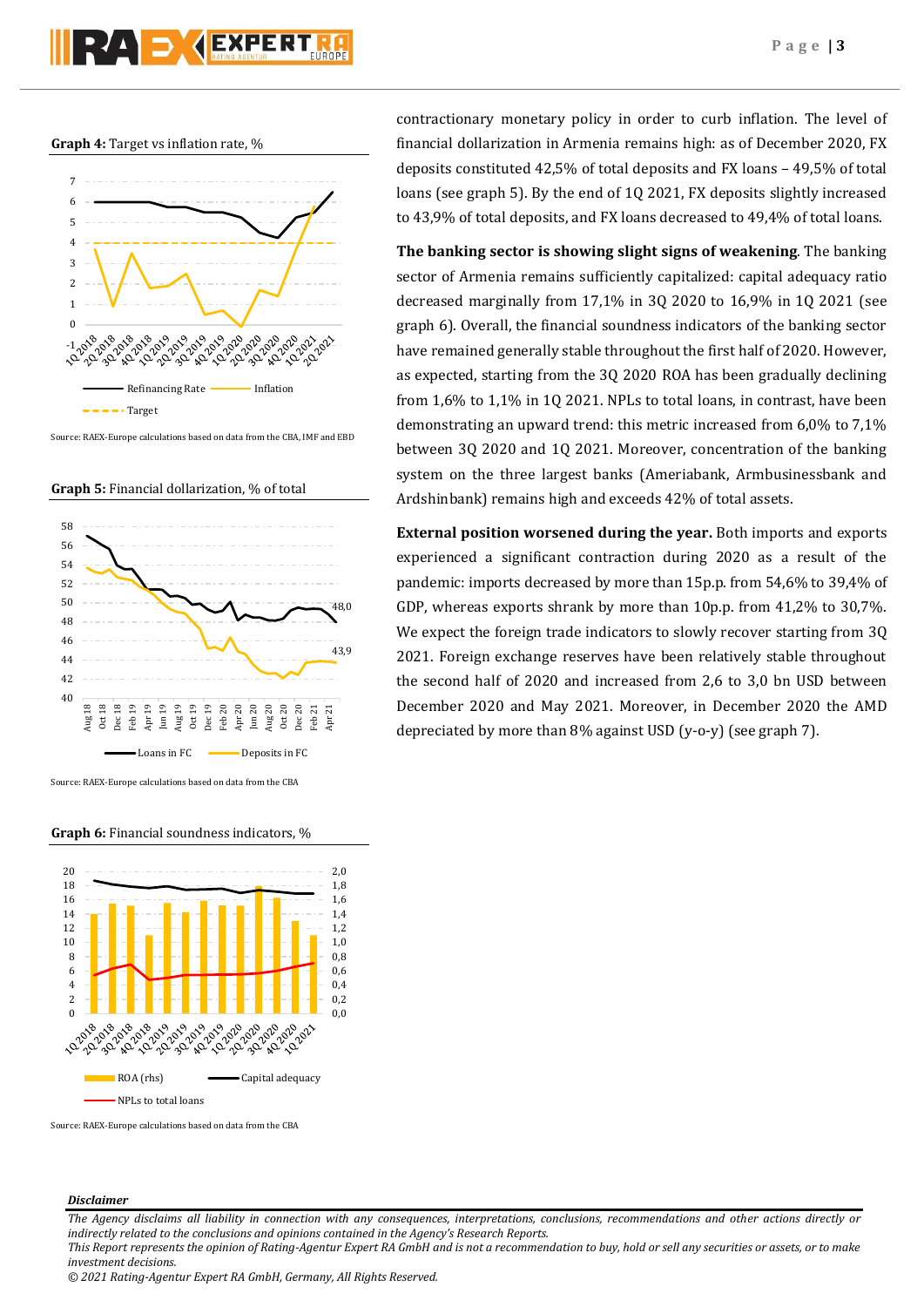**Graph 7:** International reserves and exchange rate



Source: RAEX-Europe calculations based on data from the WB, IMF and CBA

# **Stress factors:**

- Financial dollarization remains high; loans and deposits in FX were equivalent to 48,0% and 42,7% of total loans and deposits respectively as of May 2021 (weak stress-factor);
- The escalation of the conflict with Azerbaijan for the Nagorno-Karabakh this year and the probability of its further development are another downside risks affecting the rating.

The following developments could lead to an upgrade:

- Faster and stronger than expected recovery of the global economy, as well as the main trade partners, including Russia, which can lead to an improvement of the external position of Armenia and a faster recovery from the current crisis;
- Substantial decrease of the public debt and deficit metrics on a recovery phase of the economic cycle;
- Consistent reduction in the dependence on external factors combined with a steep decrease in levels of financial dollarization.

The following developments could lead to a downgrade:

- Continued lock-down measures in the country and longer period of turbulence in the global economy, including the second wave of COVID-19 pandemic, which would lead to a further deterioration of the external position, as well as a deeper contraction of local economy;
- Higher than expected increase of the government debt and deficit metrics due to the need of additional financing for the government expenses, and underperforming of tax and external revenues;
- Substantial deterioration of the stance of the banking system with sharp growth of NPLs levels, a drop of profitability and capitalization metrics, combined with a lack of liquidity in the system.

# ESG Disclosure:

Inherent factors

 Quality of fiscal policy; quality of monetary policy; natural resources; natural and climatic threats; environmental threats; level of corruption, CPI; Government Effectiveness Index; quality of the business environment; position in Doing Business Ranking; level of investment in human capital,

*Disclaimer* 

*The Agency disclaims all liability in connection with any consequences, interpretations, conclusions, recommendations and other actions directly or indirectly related to the conclusions and opinions contained in the Agency's Research Reports. This Report represents the opinion of Rating-Agentur Expert RA GmbH and is not a recommendation to buy, hold or sell any securities or assets, or to make*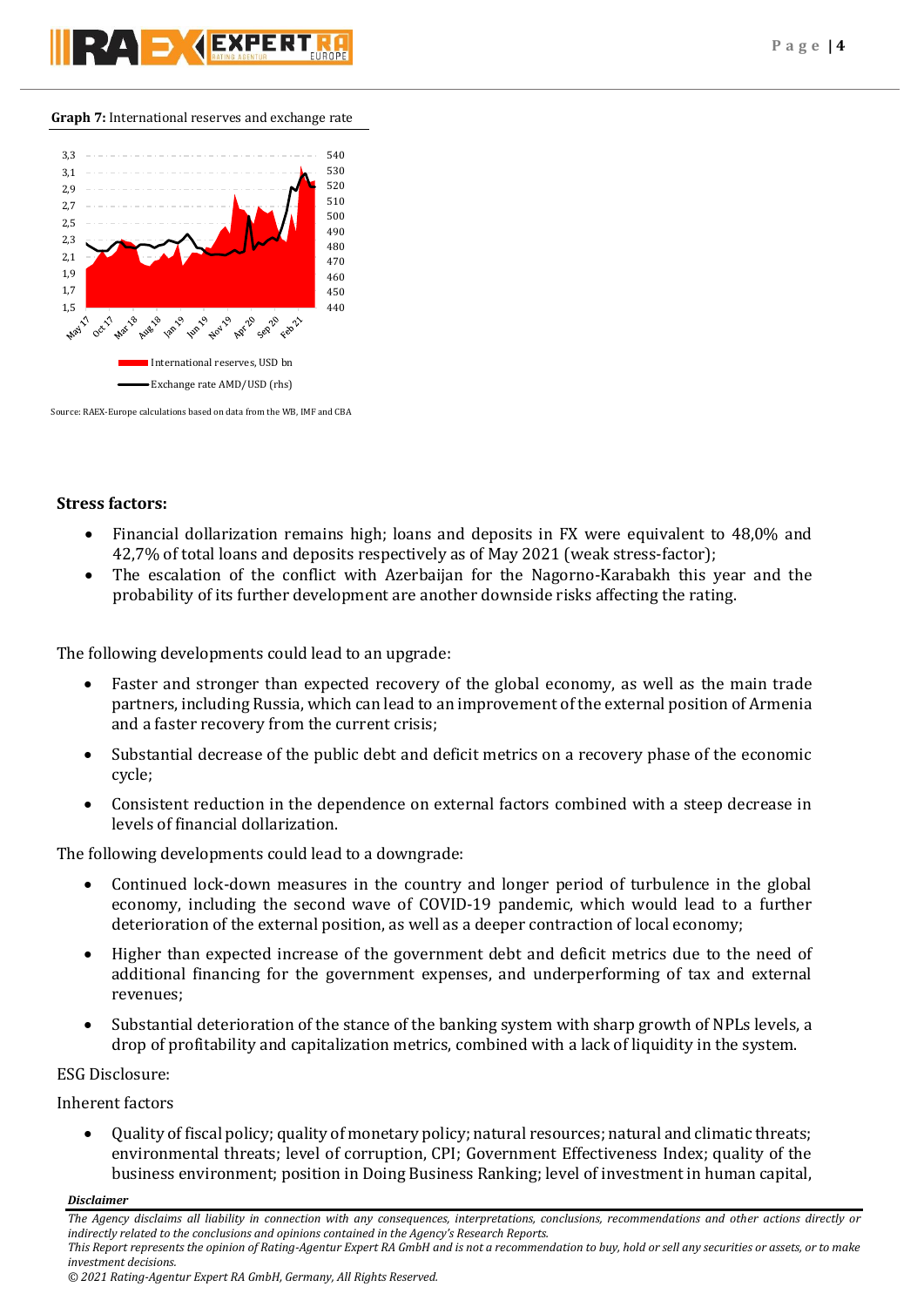

adjusted for inequality; Rule of Law Index; transparency of government policymaking Index; level of information transparency of the government; Political Stability and Absence of Violence/Terrorism Index; natural disasters, constant exposure to difficult natural conditions.

Drivers of change factors

None.

Next scheduled rating publication: TBD December 2021. The full sovereign rating calendar can be found at [Sovereign Rating Calendar 2021](https://raexpert.eu/sovereign/#conf-tab-5)

For further information contact:

Responsible expert: Mikhail Kaptsov, Rating Analyst of RAEX-Europe +49 (69) 3085-45-00, 1216 [kaptsov@raexpert.eu](mailto:kaptsov@raexpert.eu)

Reviewer: Hector Alvarez, Associate Director of RAEX-Europe +49 (69) 3085-45-00, 1213 [alvarez@raexpert.eu](mailto:alvarez@raexpert.eu)

# **Rating-Agentur Expert RA GmbH (RAEX-Europe)**

Walter-Kolb-Strasse 9-11, 60594 Frankfurt am Main, Germany +49 (69) 3085-45-00 E-mail[: info@raexpert.eu](mailto:info@raexpert.eu)

*Disclaimer* 

*The Agency disclaims all liability in connection with any consequences, interpretations, conclusions, recommendations and other actions directly or indirectly related to the conclusions and opinions contained in the Agency's Research Reports. This Report represents the opinion of Rating-Agentur Expert RA GmbH and is not a recommendation to buy, hold or sell any securities or assets, or to make* 

*investment decisions. © 2021 Rating-Agentur Expert RA GmbH, Germany, All Rights Reserved.*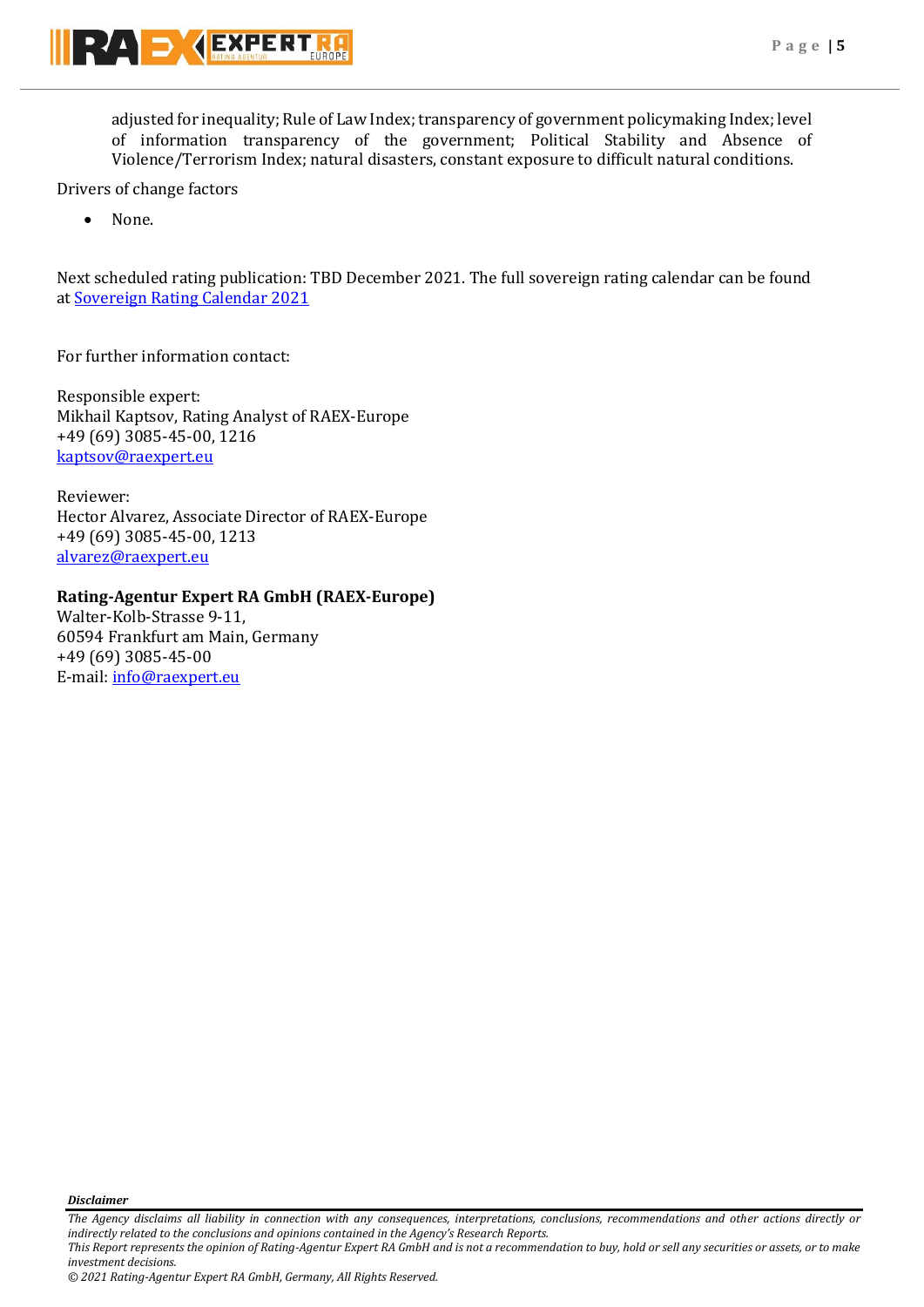# RATING HISTORY:

| <b>Date</b> | <b>Review reason</b>                 | <b>SGC</b>      |          | <b>Outlook</b>  |           |           |
|-------------|--------------------------------------|-----------------|----------|-----------------|-----------|-----------|
|             |                                      | <b>National</b> | Foreign  | <b>National</b> | Foreign   |           |
|             | Scheduled                            | currency        | currency | currency        | currency  |           |
|             | revision of both                     |                 |          | Negative        | Negative  |           |
| 08.01.2021  | types of ratings                     | BB-             | BB-      |                 |           |           |
|             | for the country                      |                 |          |                 |           |           |
|             | Scheduled                            |                 |          |                 |           |           |
|             | revision of both                     |                 |          |                 |           |           |
| 10.07.2020  | types of ratings                     | BB-             | BB-      | Stable          | Stable    |           |
|             | for the country                      |                 |          |                 |           |           |
|             | Scheduled                            |                 |          |                 |           |           |
|             | revision of both                     |                 |          |                 |           |           |
| 10.01.2020  | types of ratings                     | BB-             | BB-      | Positive        | Positive  |           |
|             | for the country                      |                 |          |                 |           |           |
|             | Scheduled                            |                 |          | Positive        | Positive  |           |
|             | revision of both                     |                 | BB-      |                 |           |           |
| 12.07.2019  | types of ratings                     | BB-             |          |                 |           |           |
|             | for the country                      |                 |          |                 |           |           |
|             | Scheduled                            |                 |          |                 |           |           |
|             | revision of both                     |                 |          |                 |           |           |
| 18.01.2019  | BB-<br>types of ratings              |                 | BB-      | Stable          | Stable    |           |
|             | for the country                      |                 |          |                 |           |           |
|             | Scheduled                            |                 |          |                 |           |           |
| 20.07.2018  | revision of both                     | BB-             | BB-      | Stable          | Stable    |           |
|             | types of ratings                     |                 |          |                 |           |           |
|             | for the country                      |                 |          |                 |           |           |
|             | Scheduled                            | BB-             |          |                 |           |           |
| 26.01.2018  | revision of both                     |                 |          | BB-             | <b>NA</b> | <b>NA</b> |
|             | types of ratings                     |                 |          |                 |           |           |
|             | for the country                      |                 |          |                 |           |           |
|             | Scheduled                            | $B+$            |          |                 |           |           |
| 28.07.2017  | revision of both                     |                 |          | $B+$            | <b>NA</b> | <b>NA</b> |
|             | types of ratings                     |                 |          |                 |           |           |
|             | for the country                      |                 |          |                 |           |           |
|             | Scheduled                            | $B+$            |          |                 |           |           |
| 03.02.2017  | revision of both                     |                 | $B+$     | $\rm NA$        | $\rm NA$  |           |
|             | types of ratings                     |                 |          |                 |           |           |
|             | for the country                      |                 |          |                 |           |           |
| 05.08.2016  | Scheduled                            |                 |          |                 |           |           |
|             | revision of both                     | $B+$            | $B+$     | $\rm NA$        | $\rm NA$  |           |
|             | types of ratings                     |                 |          |                 |           |           |
| 04.03.2016  | for the country                      |                 |          |                 |           |           |
|             | First assignment<br>of both types of |                 | $B+$     |                 |           |           |
|             |                                      | ratings for the |          | $B+$            | $\rm NA$  | $\rm NA$  |
|             | country                              |                 |          |                 |           |           |
|             |                                      |                 |          |                 |           |           |

# *Disclaimer*

*The Agency disclaims all liability in connection with any consequences, interpretations, conclusions, recommendations and other actions directly or indirectly related to the conclusions and opinions contained in the Agency's Research Reports.*

*This Report represents the opinion of Rating-Agentur Expert RA GmbH and is not a recommendation to buy, hold or sell any securities or assets, or to make investment decisions.*